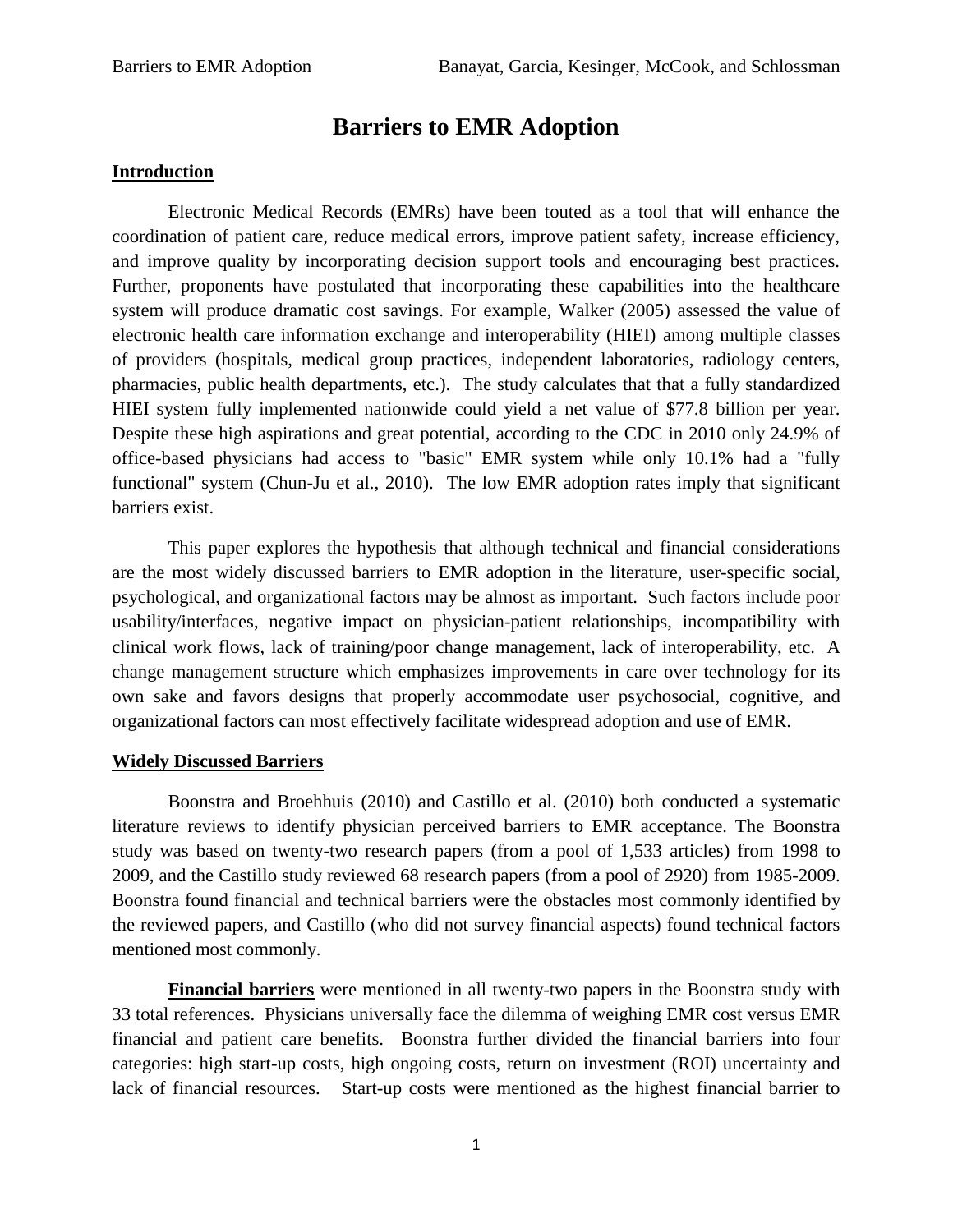adoption. Start-up costs were defined as all expenditures needed to go live with a functioning EMR in the physician's practice. Start-up costs include hardware/ software selection and purchasing, contracting costs, and installation expenses. They ranged from \$16,000 to \$36,000 per physician and were singled out as the most significant barrier. Meaningful Use incentives may offer some relief but, until recently, these have often been insufficient. High ongoing costs include system administration, control, maintenance and support to keep the system operating properly. These costs also include modifications, upgrades, and vendor after-sales service contracts which can be expensive. The ROI uncertainty barrier is the worry that EMR-specific financial gains to the practice may not be seen for years, if ever, and may not balance the investment risk. Lack of financial resources was also cited, especially as a factor in small to medium organizations, as was concern over obsolescence and the need to budget for system replacement costs.

**Technical barriers** were repeatedly mentioned in the systematic literature review, ranking high in both studies. EMR systems can be complex and a certain level of computer competency may be required for productive use. The Boonstra study suggests physicians generally lack the technical knowledge and skills to successfully use EMRs immediately at golive, resulting in resistance. Without such skills, they are highly dependent on competent technical support, service and training. Boonstra suggests that 2/3 of physicians surveyed did not receive sufficient training and support from vendors. System complexity was also cited as technical barrier, although it can also be a user-specific human variable. For example, an EMR with a multitude of screens, options, menus, pop ups, and drop downs can create over stimulation and confusion. A related concern is that the systems lack customizability to meet specific physician needs. System reliability is of the utmost importance for patient information. Physicians fear that an unreliable system may cause loss of access to records and even inability to proceed with vital patient care activities. Lack of interconnectivity and standardization is a well recognized obstacle to wide EMR adoption. A new EMR may be incompatible with legacy electronic systems in the practice, and physicians may be reluctant to give up existing functional systems for EMR integration. Finally some researchers found that certain small practices lack even the basic facilities and hardware needed to support EMR implementation.

## **Important User-Specific Barriers**

In contrast to widely discussed financial and technical EMR adoption barriers, userspecific social, psychological, and organizational factors are less often highlighted as key issues. Yet these factors can play a critical role in the user acceptance or rejection of an EMR implementation. Prior to the recent national focus on EMRs, development and implementation of computer-based patient-record systems, national patient databases, and medical knowledge bases were largely spearheaded and maintained by information technology professionals at technology vendors and medical organizations. However to attain success today and in the future, any project implementing a technical system that touches a front end clinical user should be driven by input from the user base. Without that consideration, the implementation team will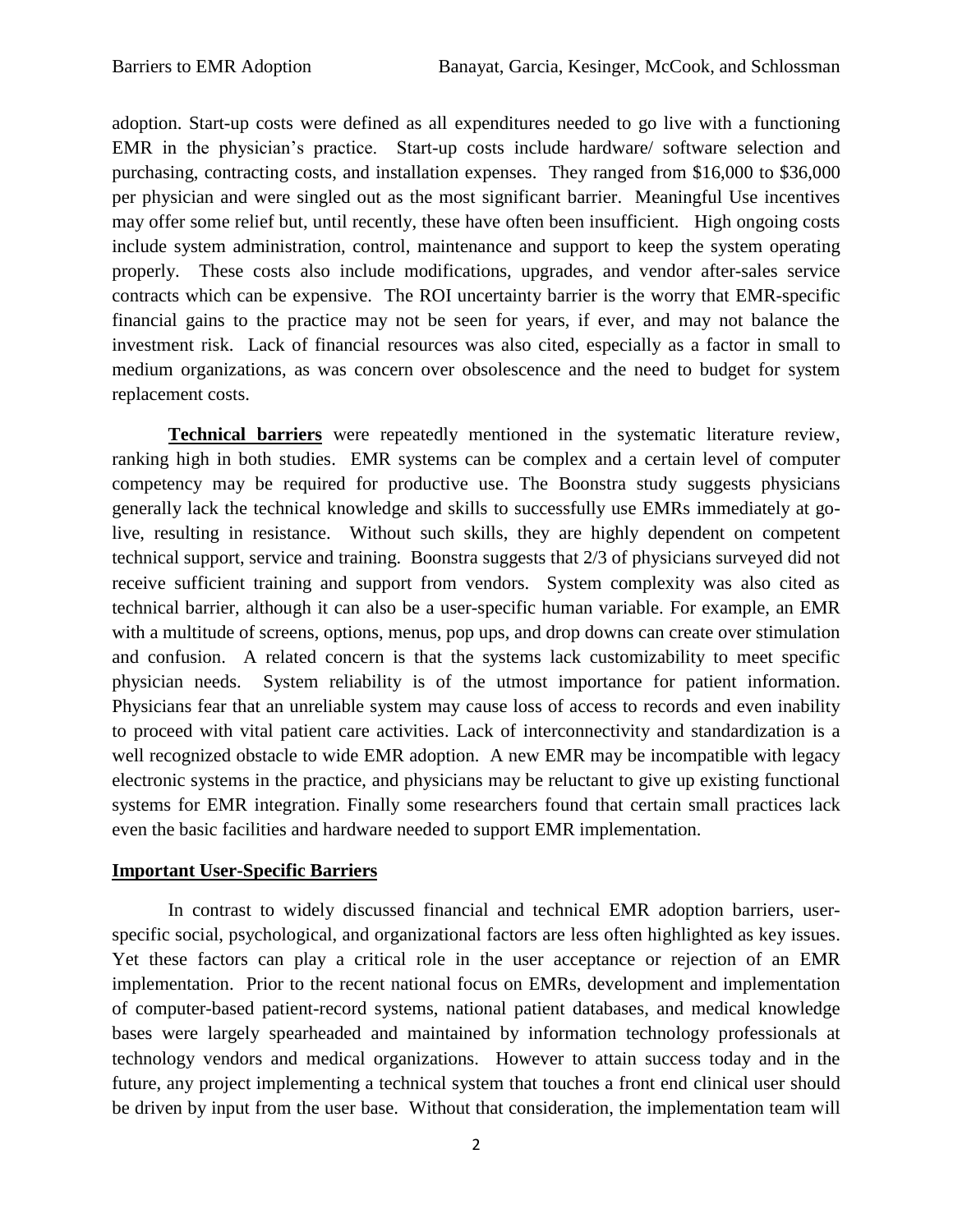fail to understand and design for the intricate physician-patient relationships and current state workflows necessary to provide high quality patient care. "Workflow impact can modify the perceived characteristics of an innovation, which is critical in the persuasion stage of the innovation decision process" (Castillo et al., 2010). For example, designs that require clinicians to regularly access resources external to the EMR using separate login processes which disrupt clinical workflow will dramatically delay adoption. The goal is not necessarily to perfectly replicate every pre-EMR workflow in electronic form. However, a successful EMR must integrate with legacy electronic systems and leverage existing workflows so as to facilitate rather than impede the clinical activities of its users.

Perceived inefficiencies resulting in a negative physician-patient experience will immediately cause clinicians to associate a workflow barrier with a new system. In some cases, such perceived workflow barriers can undermine system credibility before user training can establish a needed comfort level. Therefore it is critical to understand the way EMR-imposed workflow impacts physician patient interaction. When a physician (especially one with poor keyboarding skills) stops to enter data or type a prescription, s/he perceives the cost of increased time per patient visit and increased workload (Boonstra, 2010). Additionally, the patient perceives a loss of physician attention and involvement during the encounter and may also experience concerns that the physician is in some way dependent on the computer. "Patients may surmise that a physician who uses a DSS is not as capable as a physician who makes the diagnosis with no assistance from a DSS." (Arkes et al., 2007). As a result, designers need to be exceedingly sensitive to the way systems are used during direct patient encounters, although it is reasonable to expect users to eventually develop the skills to mitigate this problem.

Studies identify poor change management as another significant problem, and this highlights additional user-specific barriers to EMR adoption. Change management includes the following components: achieving stakeholder buy-in and improved attitude towards EMRs, training, ongoing technical support, social and organizational structure(s) to effect the change, project management before and during go-live, and associated tools and resources (including trained personnel as change facilitators).

To support successful EMR implementation and adoption, change management needs to begin at the very start of the initiative. A lack of user buy-in and accountability at the outset can easily result in low adoption. There are two major organizational factors that can influence buyin from clinicians. First is their initial attitude towards an EMR system. An organization needs to be able to convince its clinicians (physicians, nurses, pharmacists, etc.) that implementing/utilizing an EMR is good not only for the organization but also for them as individuals and for their patients. If this first step doesn't occur, an EMR project is likely to fail. Senior physician leaders and managers are needed to serve as EMR champions to "sell" the benefits of an EMR to the users. Post-implementation, these same EMR champions and specially trained super users need to model the use of the system and continue to influence the attitudes of the users. When issues arise (and they will), response to the problem(s) must be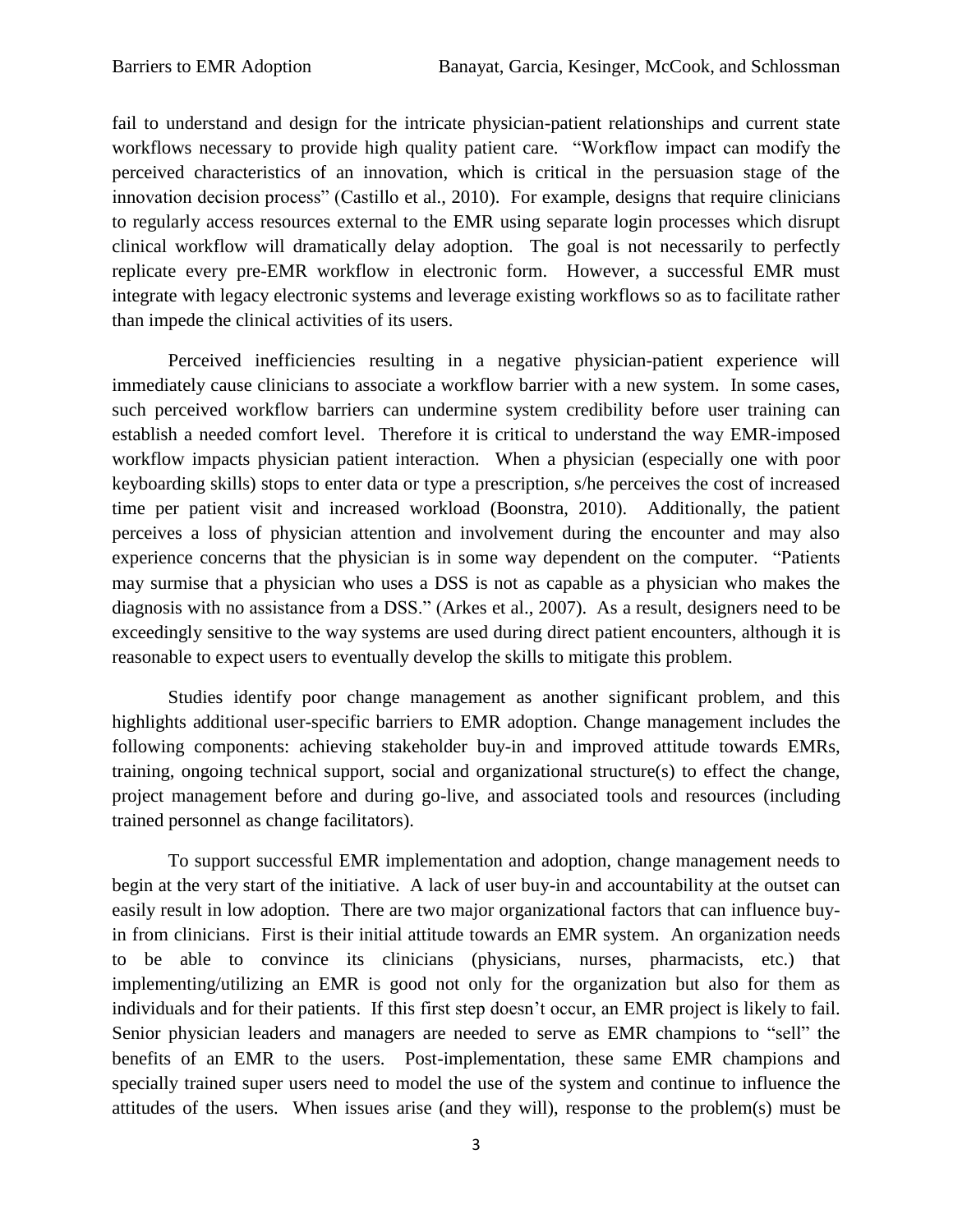rapid and effective. Otherwise negative feedback about the system can spread rapidly, since clinicians strongly influence other clinicians. "Whether or not they [physicians] support and use EMRs will have a great influence on other user-groups in a medical practice, such as nurses and administrative staff. As a result, physicians have a great impact on the overall adoption level of EMRs" (Boonstra, 2010). A single bad experience may be enough to spoil users' attitudes for a considerable period of time.

The second facet of change management that most powerfully affects EMR adoption is training, training, and more training (Adler, 2007). Skillful training allows users to see how the new system integrates with and may even improve their current workflow caring for patients. Growing proficiency removes the temptation to revert back to their old familiar processes and procedures. No system is ever implemented perfectly the first time around and there will always be "bugs" to fix. When users encounter system issues, internal IT staff, super users, or the vendor need to be readily available to respond and address the issues. Long waits for response to a problem will negatively impact both user learning and user satisfaction.

Lastly, effective change management processes, tools and resources need to be in place both pre and post implementation. Effective self-teaching tools should be available on site or on the Internet to add a second dimension to the training. A feedback mechanism for the users to communicate not only system issues but also workflow concerns is vital. The newly implemented EMR system needs to be continuously monitored and evaluated to see how well it meets specifications and serves user needs. Specially trained and qualified change managers and/or clinical informatics professionals can be very helpful managing the project. Their work can synergize with the activities of clinically trained physician champions in achieving full acceptance and utilization of the new system.

## **Conclusions**

Meta-analysis of the literature has often identified financial and technical factors as the most frequently cited barriers to adoption of EMR by clinicians (Boonstra and Broekhuis, 2010 and Castillo et al., 2010). However, studies of IT implementation in the British and Canadian National Healthcare Systems (Hendy et al., 2005 and Rozenblum et al., 2011) have shown that even when a technically robust IT system is provided by the taxpayers, daunting psychosocial, cognitive and organizational challenges to HIT implementation remain. Now that the HITECH Act of 2009 is providing more adequate financial incentives for HIT adoption in the US, such user-specific human factors are becoming ever more significant for our own HIT implementation process.

Change management is the discipline designed to deal directly and intentionally with this human side of facilitating EMR adoption. As McCarthy and Eastman (2010) have pointed out, the purpose of change management is to move people more rapidly through the change process so the anticipated benefits of EMR are achieved earlier. In addition to the benefits intrinsic to an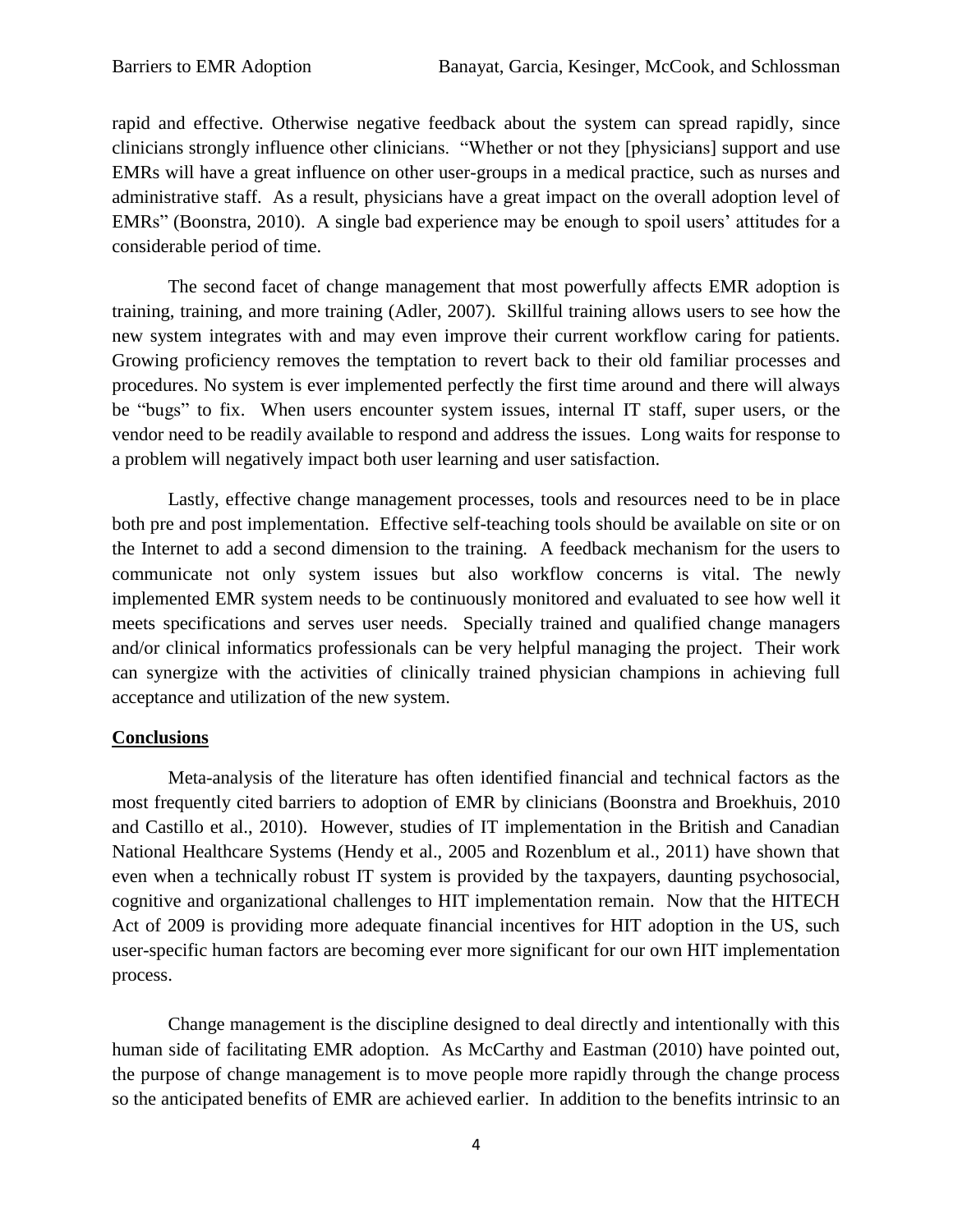EMR (error reduction, cost efficiency, etc.), properly executed change management can generate improved performance and outcomes (from effective use of the system), improve clinician morale (from learning new skills and meeting expectations), and improved levels of trust and teamwork (from helping each other through a difficult transition process). In contrast, IT systems and transitions which ignore such human factors can actually cause increased stress, more errors, and decreased productivity (Stead et al., 2009).

Psychological barriers to EMR adoption include physician skepticism that EMR can increase the quality of care enough to justify the enforced change in work style and fear that EMR will bring a loss of professional autonomy. Social barriers include negative perceptions, lack of support from colleagues and work processes that divert attention away from the patient during clinic visits. Organizational barriers include lack of leadership, lack of management commitment to EMR, and lack of supportive organizational culture (Boonstra, 2010). Adler (2007) lists a wide variety of change management techniques to deal with these issues. It's vital for senior management to fully and consistently support the change, including recruitment and support of a qualified change manager. Senior physician leaders with IT skills are recruited to advocate for the system and convince colleagues to share the vision and goals. Work flows may need some adjustment to properly synchronize with the new system. Multiple training systems are set up well in advance with a variety of methods for users to become comfortable and proficient with the new system (one on one, group training, Internet training sites with video demonstrations of common tasks and model systems to practice with, etc.). Super user physicians are trained early to help other physicians. Adequate IT personnel are available to confirm and support the reliability of the infrastructure. Goals are clear, measurable and realistic, including reduction in patient volumes at go-live to allow the learning time necessary to adapt to the system.

Overcoming the hurdles to IT adoption requires a combination of astute change management and IT system design that properly that properly incorporates human concerns into technical form and function. People make mistakes, get distracted by subsidiary tasks, get bored with complex training routines, and resent work flow disruptions that increase their overall workload. Successful systems will be intuitive, usable with minimal learning curve, error correcting (or at least notifying), easily integrated into clinical workflow, incorporate clinical decision support, and capable of some visible improvement (even if modest) early on, so as to reinforce the change process (Stead et al., 2009). In short, the easy thing will be the right thing, at least most of the time. If this vision from the IOM report on computational technology for effective health care could become reality, the federal government would not have to force the transition to EMR, the change would catalyze itself.